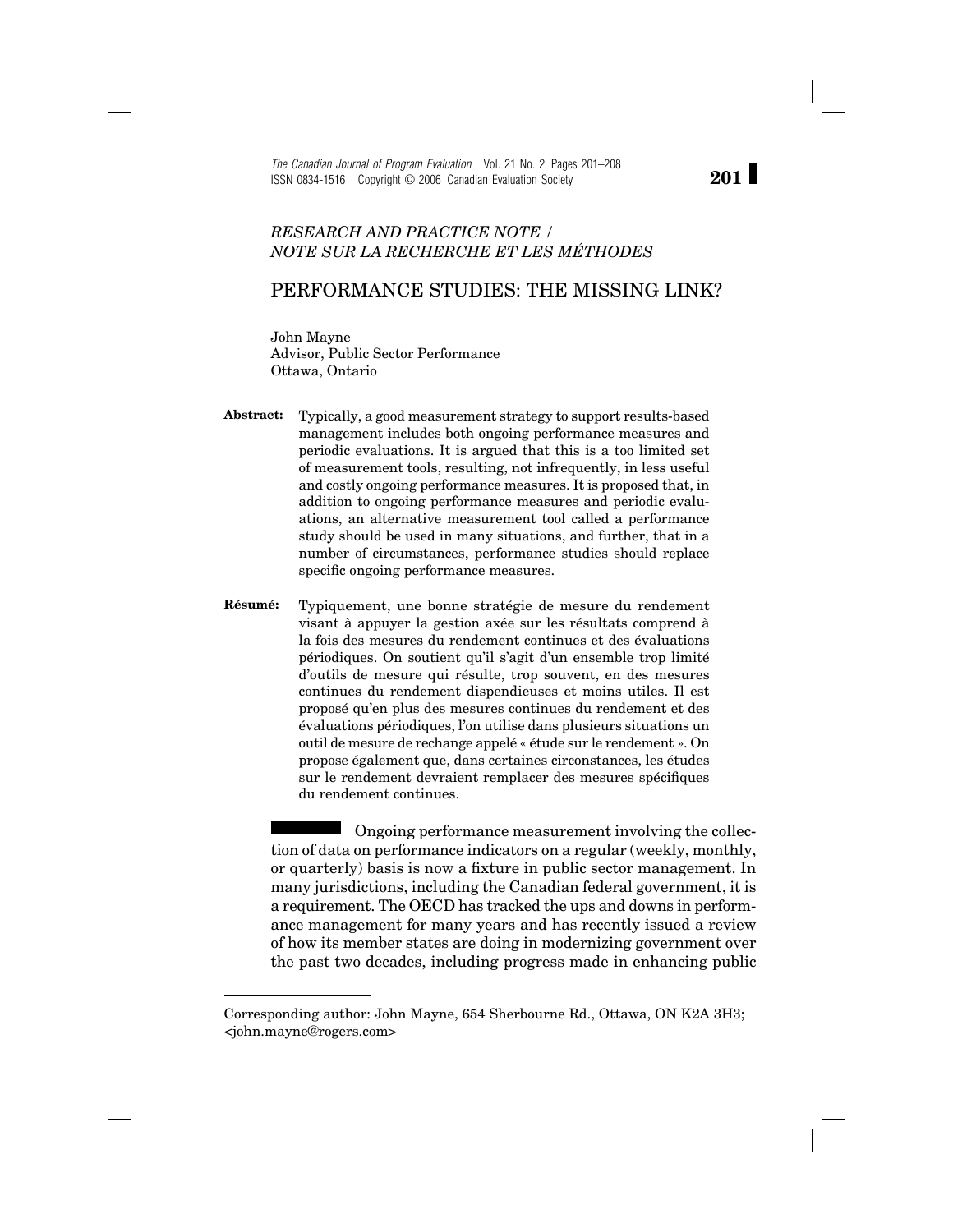sector performance. As their study suggests, many challenges for performance management remain (OECD, 2005).

It is reasonably well accepted that in addition to ongoing performance measurement, complementary policy and program evaluations are usually needed in order to measure and report on performance in a more comprehensive manner (Mayne, 2001; McDavid & Hawthorne, 2005; OECD, 2005). Evaluations can be used to measure more difficult aspects of performance and to deal with questions of attribution—the extent to which it was the policy or program that contributed to an observed outcome compared with other factors. The recommended performance measurement strategy is often a reasoned combination of ongoing performance measures and periodic evaluations.

As noted, many challenges to implementing results-based management remain (Mayne, in press; OECD, 2005), and some observers argue that ongoing performance measures often have serious and fundamental flaws as tools of public management (Boyne  $\&$  Law, 2005; Perrin, 1998; Smith, 1995; van Thiel & Leeuw, 2002). This note is not about these challenges per se, but is suggesting that the tool box used for measuring public sector performance may be missing something.

### A PROPOSITION

I would like to propose that, in addition to ongoing performance measures and periodic evaluations, an additional measurement tool that I will call a *performance study* should be used in many situations And, further, that in a number of circumstances a performance study should *replace* one or more specific ongoing performance measures.

### THE ARGUMENT

In building and maintaining ongoing performance measurement systems, the following situations occur:

- Data measuring some outcomes do not change much from period to period. This is often the case for "higher-level" outcomes where change may take years to become evident, but this can occur at any level of the results chain.
- Performance measurement data systems are weak, perhaps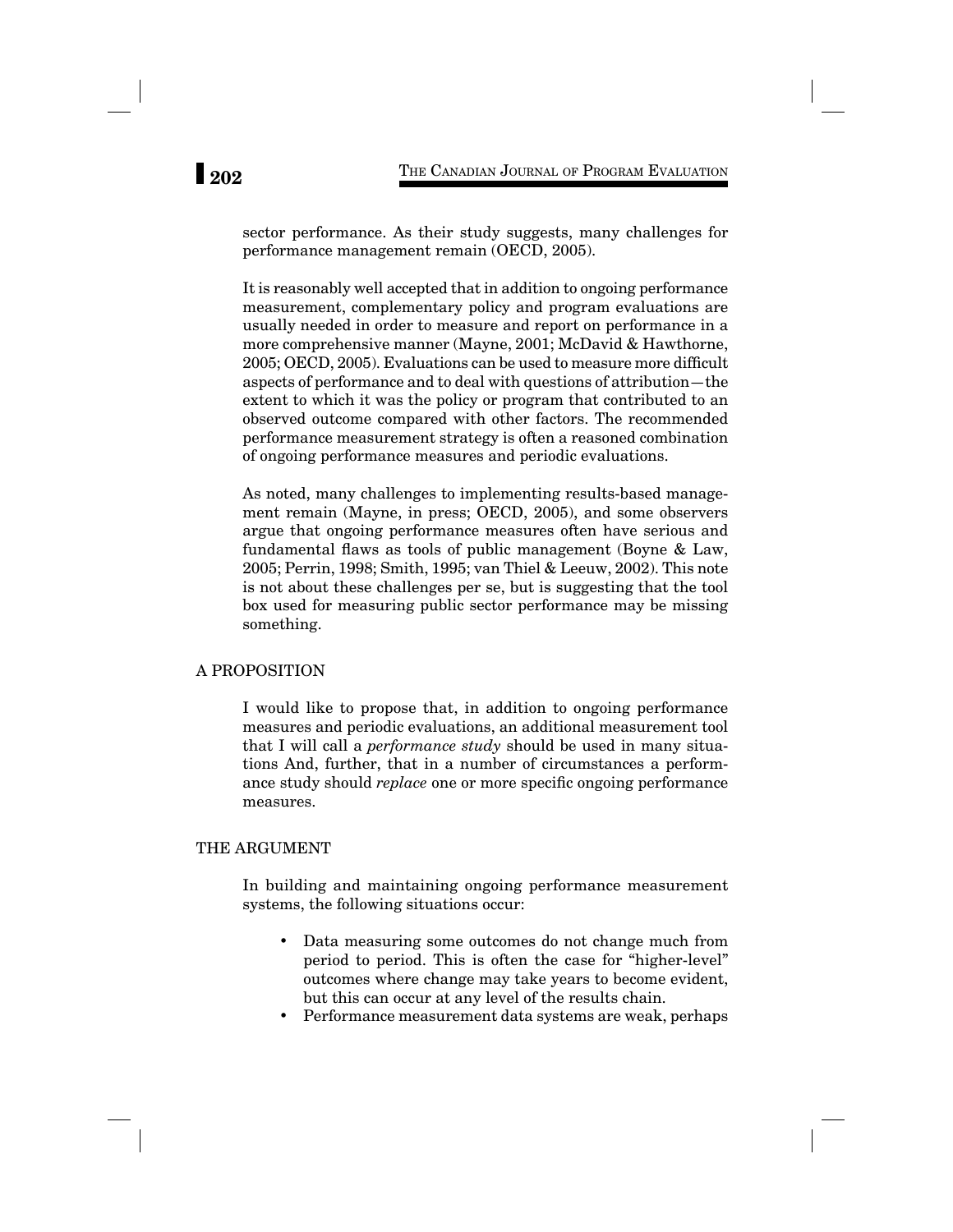due to being forced fit with already collected administrative data. The resulting performance information is weak.

- Performance monitoring sometimes occurs on an informal basis, perhaps in situations where the program component is relatively small, or occasional checking is seen as enough to keep things on track.
- Developing indicators for some aspects of performance is conceptually quite challenging and often results in proxies that stakeholders and other observers may feel are misleading or incomplete.
- Performance data may be just gathered and presented but not interpreted in a meaningful way for management.
- When a program or program component is relatively small and uses few resources, an ongoing measurement system may seem excessive, costly, and not practical.
- For whatever reason, the performance data gathered on an ongoing basis are not used.

In all these cases, and probably in others, it may not make sense to put in place an ongoing performance measurement process, especially if the data gathered are likely to be seen by many observers as not providing any new or useful information. Developing indicators, gathering data on a regular basis, and reviewing the data and indicators all require an investment of both resources and measurement expertise. More importantly, this type of requirement can be seen as taking resources and time of staff away from their prime job of delivering the program.

Rather, in these cases, what might be more appropriate and less costly would be to undertake a limited number of studies and analysis—*performance studies*—on those specific aspects of performance that don't lend themselves well to ongoing measurement, at least in the first instance. Such studies would be of quite limited duration, perhaps several weeks, and occur on an ad hoc basis. If useful, these studies could be undertaken on an infrequent but regular basis, such as annually, depending on how quickly performance levels change.

Typically these performance studies would focus on relevant "low level" results information—from an ongoing system if that existed—or gather such information often by taking a sample of some sort. I would see such studies as being single-issue focused, addressing a gap in the set of ongoing performance indicators, or examining a performance issue in more depth.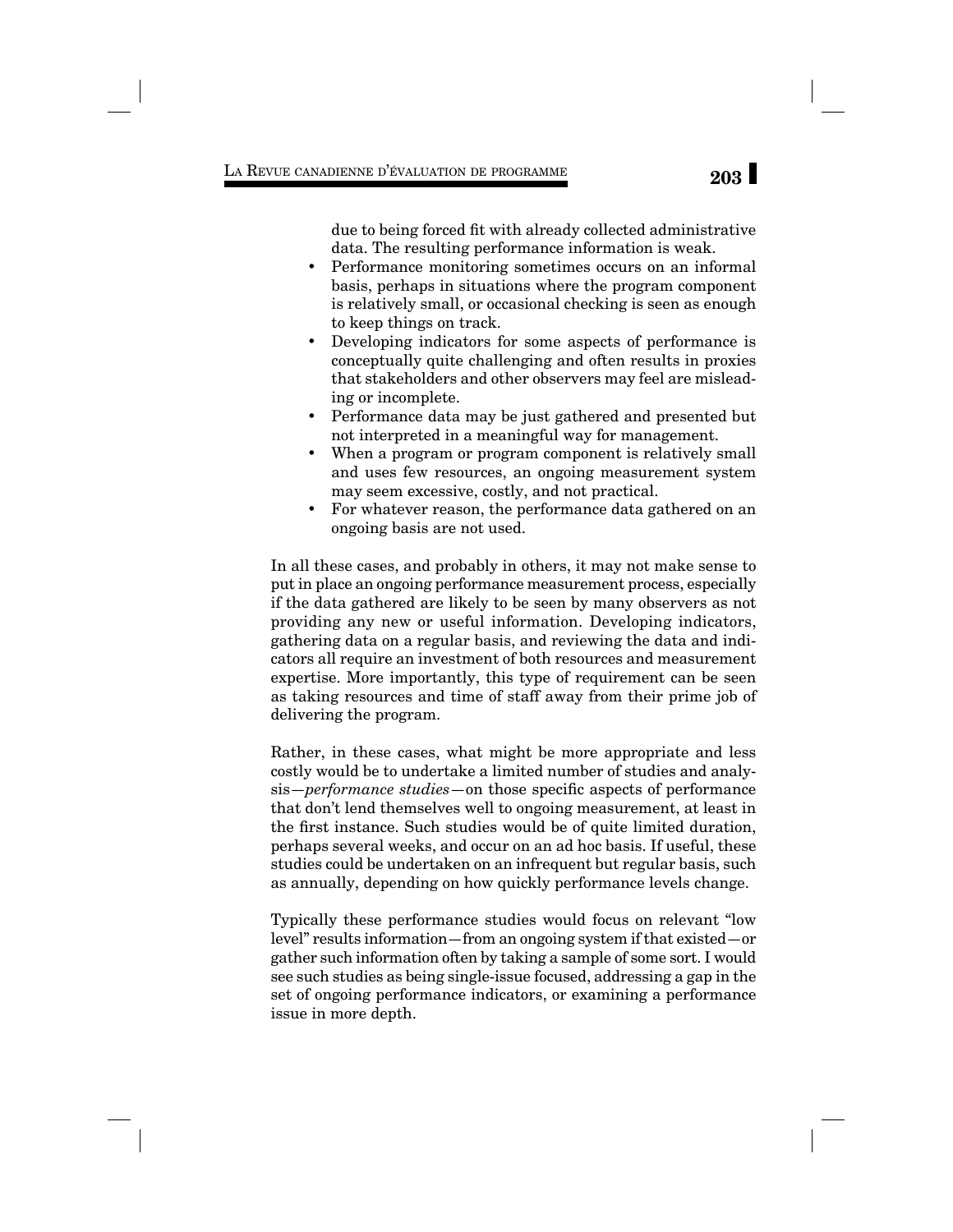Rather than ongoing measures, performance studies might typically:

- analyze a sample of outputs, easily measurable outcomes, or transactions over a short time period,
- gather and assess qualitative data on a performance issue,
- analyze trends and progress toward targets,
- identify and discuss possible red flags,
- identify possible useful indicators for ongoing measures, and
- provide data for reporting, and/or suggest improvements in programming.

Performance studies should not be seen as simply "quick and dirty" evaluations nor seen as a replacement for evaluations. Evaluations are essential to a good performance measurement strategy and should be seen as significant one-off studies of some depth, dealing with a range of pertinent performance issues. Evaluations are undertaken infrequently, are costly, and take time, if they are to be done well. There are "short form" evaluations such as the rapid appraisal methods (Kumar, 1993), but these are still 3–4 months in length and aim to cover a range of evaluation issues. And I would not see performance studies as having the independence many evaluations call for. As with developing performance indicators, it would be program managers who would be responsible for and likely undertake—perhaps using a consultant—the performance studies to meet their information needs. Evaluators could of course help, as many now do in helping to design performance measures. The design of performance studies and the analysis of the resulting data should make good use of currently acceptable evaluation and social science practices.

Many organizations probably undertake at present what I am calling a performance study, such as conducting a one-off client satisfaction study or some other ad hoc assessment of some aspect of performance. I am suggesting that the performance study be recognized as an additional measurement tool and planned for as part of a complete strategy for measuring performance.

Table 1 compares and contrasts performance studies with evaluations and ongoing performance measures. The table illustrates what I would argue are the perceived differences; "performance studies" is an idea at this point in time.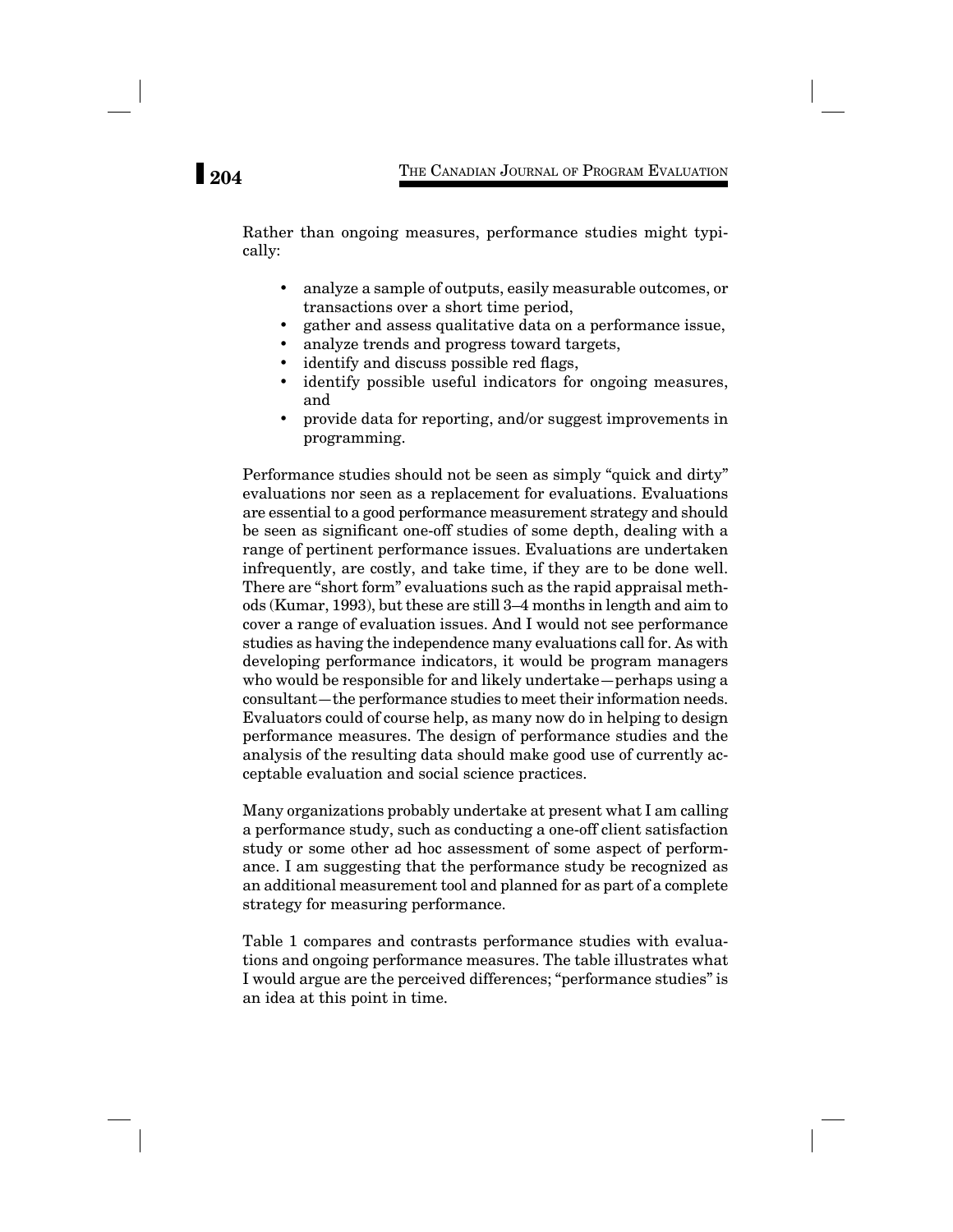# **205** LA REVUE CANADIENNE D'ÉVALUATION DE PROGRAMME

# **Table 1 Performance Studies, Evaluations, and Performance Measures**

|                             | Performance studies                                                                      | Evaluations                                                                                            | Performance measures                                                                       |
|-----------------------------|------------------------------------------------------------------------------------------|--------------------------------------------------------------------------------------------------------|--------------------------------------------------------------------------------------------|
| Responsibility<br>& funding | managers<br>٠<br>funded as part of a<br>٠<br>manager's performance<br>measurement system | • evaluation unit (although<br>can be done by managers)<br>• usually funded external to<br>the program | managers<br>funded as part of a<br>٠<br>manager's performance<br>measurement system        |
| Frequency &<br>length       | ad hoc, as needed<br>$\bullet$<br>time frame of weeks                                    | • periodic, usually scheduled<br>every 3-5 years<br>time frame of 6-12 months<br>or more               | ongoing collection of data<br>(typically daily, weekly or<br>monthly)                      |
| Burden on<br>managers       | light                                                                                    | always significant and often<br>substantial                                                            | can be significant: need<br>to do the data collection<br>and entry on a regular<br>basis   |
| Focus                       | a single performance<br>issue                                                            | a wide range of performance<br>issues addressed in depth                                               | a single performance<br>measure                                                            |
| Methodology                 | probably a single mea-<br>surement or analysis<br>approach used                          | wide variety of social sci-<br>ence approaches used                                                    | data collection                                                                            |
| Relationships               | could replace several<br>٠<br>individual performance<br>measures                         | should not be replaced by<br>performance measures or<br>studies, but informed by<br>them               | could replace a perfor-<br>mance study if a good<br>measure was identified in<br>the study |

Performance studies might be used to:

- confirm—or not—current informal "monitoring" approaches to performance,
- provide analysis and interpretation of specific results of immediate interest to program staff and managers,
- be used instead of a single indicator where a more complex or nuanced interpretation of the performance issue is really needed,
- lead to some ongoing measurement if that seemed reasonable, and
- survey client groups as to performance.

Managing for results calls on managers to focus on outcomes, but managers still have to mange their resources and outputs on a daily basis. They need information to match their ongoing managing concerns. Performance studies could well serve these needs. They could specifically address these day-to-day management information needs in a timely manner. Further, by being an event with a one-off report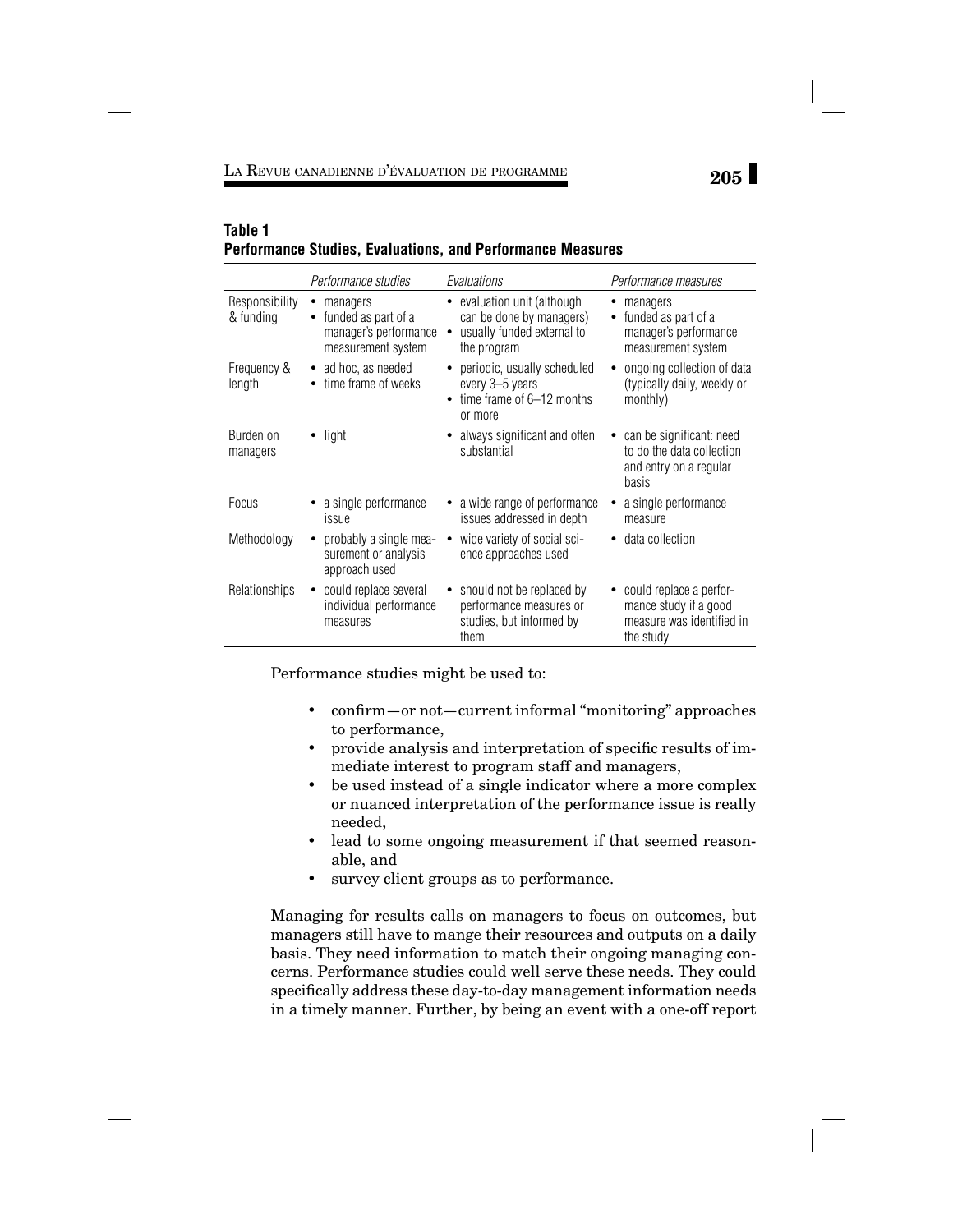as the product, they could serve as a means to hold a "learning event" (Barrados & Mayne, 2003; Moynihan, 2005) to discuss the management problem in light of the evidence gathered. This might be a better triggering mechanism for such discussions than a routine performance report that appears every month and covers a range of performance indicators.

The benefits of ad hoc performance studies would seem to be clear:

- a less expensive approach than maintaining certain ongoing performance measures,
- more flexible as to what aspects of performance get what kind of attention,
- able to provide richer data and analysis than simple data on indicators, and
- less intrusive on staff time.

And if something interesting turns up that needs tracking, an ongoing measure can always be implemented.

## FINAL THOUGHTS

To date the measurement tool box for results-based management has been limited to either ongoing measures or periodic evaluations. Why has measurement of performance been limited in this way? There would appear to be no good reason for considering only these two measurement approaches, both of which are quite costly. Performance studies would be an in-between and low cost approach that could be used to supplement or, more likely, replace a number of indicators in the ongoing measurement system. Or, when designing a performance measurement system, performance studies would be seen as a legitimate measurement tool to use in building a cost-effective performance information system. The performance measurement system would then comprise a complementary set of performance indicators, performance studies, and evaluations.

Rist and Stame (2006) talk about the need to manage a continuum of evaluation information, of moving from studies to streams of evaluative information. Performance studies would fit well in reinforcing an organization's stream of performance information.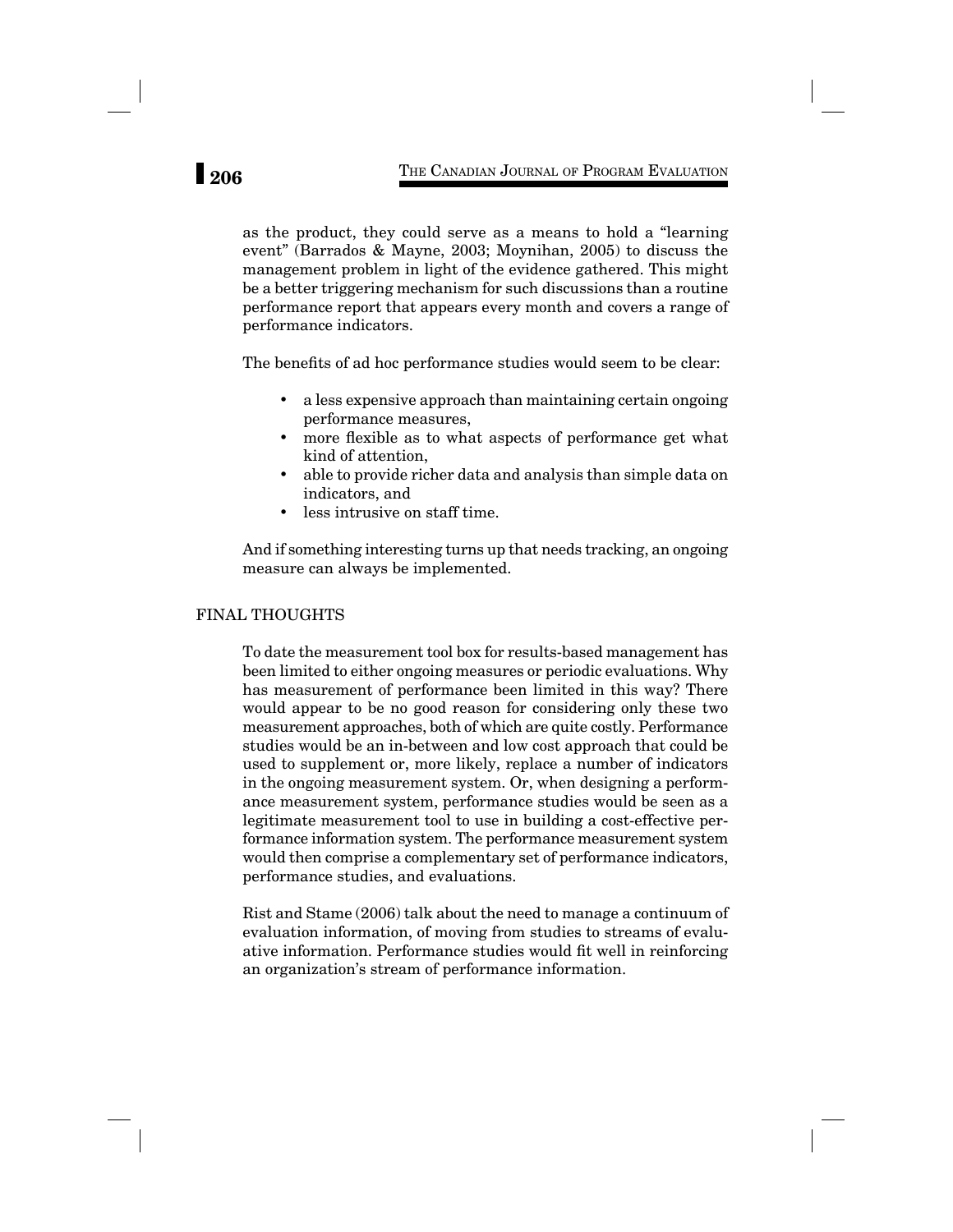### REFERENCES

- Barrados, M., & Mayne, J. (2003). Can public sector organizations learn? *OECD Journal on Budgeting, 3*(3), 87–103.
- Boyne, G., & Law, J. (2005). Setting public service outcome targets: Lessons from local public service agreements. *Public Money & Management, 25*(4), 253–260.
- Kumar, K. (Ed.) (1993). *Rapid appraisal methods* (World Bank Regional and Sectoral Studies). Washington, DC: World Bank.
- Mayne, J. (2001). Addressing attribution through contribution analysis: Using performance measures sensibly. *Canadian Journal of Program Evaluation, 16*(1), 1–24.
- Mayne, J. (in press). Challenges and lessons in results-based management. *Evaluation*.
- McDavid, J. , & Hawthorne, L.R.L. (2005). *Program evaluation and performance measurement*. Thousand Oaks, CA: Sage.
- Moynihan, D.P. (2005). Goal-based learning and the future of performance management. *Public Administration Review, 65*(2), 203–216.
- OECD. (2005). *Modernizing government: The way forward*. Paris: Author.
- Perrin, B. (1998). Effective use and misuse of performance measurement. *American Journal of Evaluation, 19*, 367–379.
- Rist, R., & Stame, N. (Eds.). (2006). *From studies to streams: Managing evaluative systems*. New Brunswick, NJ: Transaction.
- Smith, P. (1995). On the unintended consequences of publishing performance data in the public sector. *International Journal of Public Administration, 18*(2–3), 277–310.
- van Thiel, S., & Leeuw, F.L. (2002). The performance paradox in the public sector. *Public Performance & Management Review, 25*(3), 267–281.